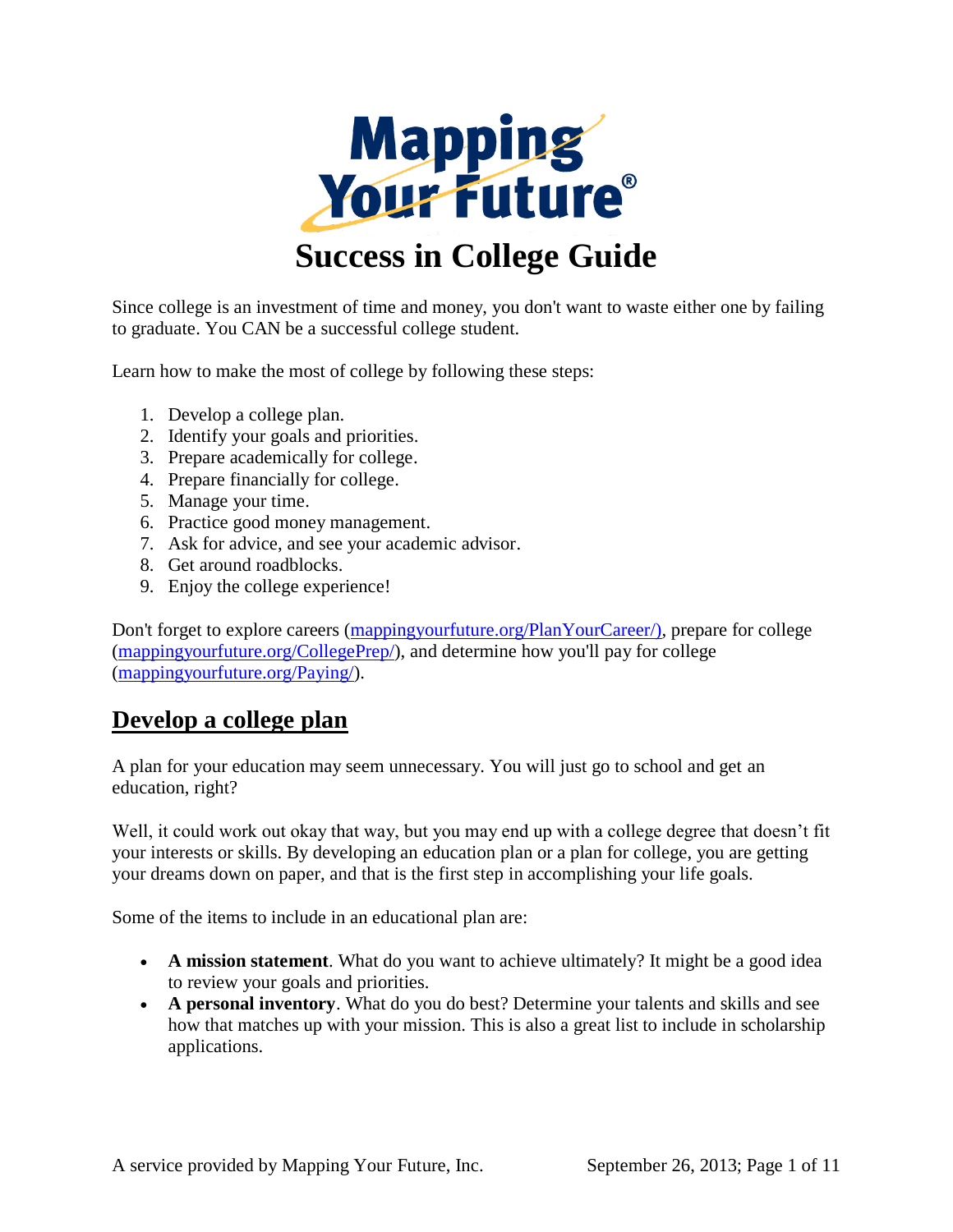- **The results of any research** you've done into the possible career fields that match your interest. What is the long-term outlook for the possible jobs in your career field? What are the requirements for the various careers?
- **A calendar of important dates**. If you are in high school, include the important dates for your [junior](http://mappingyourfuture.org/collegeprep/juniortips.htm) or [senior](http://mappingyourfuture.org/collegeprep/seniorcalendar.htm) years.
- **A list of potential schools, colleges, or universities** that you could attend.
- **A financial plan to pay for your education**. Do you have any money saved up? Will you be eligible for any scholarships? If you are in high school, make sure your plan includes a calendar of scholarship application deadlines. Also, if you are a senior, be sure to complete the Free Application for Federal Student Aid (FAFSA) and any school- or college-specific financial aid applications.

# **Identify your goals and priorities**

### **Outline your mission**

You don't have to be a superhero or social activist to have a mission. It just means you have an idea of what you want out of life. Fortunately, this is the time in your life when you get to take the lead; you get to decide what you want out of it. Knowing who you are and what you want can help set you in the right direction, and the earlier you start thinking about your life mission, the easier it is to make the appropriate decisions and plans to reach it.

So how do you go about developing a life mission? It's not as scary as it sounds.

- **Choose your values**. Your values are what you hold near and dear. They can be principles, standards, or beliefs that you find most worthwhile. You probably already have a core set of beliefs that guide you. Think about what is most important to you.
- **Analyze your values, interests, and skills**. Are there things that have influenced your thinking and behavior? Think about what you enjoy and what you're good at. What about the skills you've learned from full- or part-time jobs, volunteer experiences, or school and social activities. There could be a connection between your activities and skills and your values. Will any of these skills help you get where want to go?
- Set realistic goals. To make your dream future your reality, set some reasonable, shortand long-term goals for yourself based on your top values. You're more likely to get where you want to go if you set a goal and commit yourself to it. To increase your chances of success even further:
	- o Choose some logical steps toward your goal.
	- o Take each step and fill out the details. Include the what, when, where, and how for each step.
	- o Now it's time for action. Do your plan.
	- o Keep your plan close by, so you can see how each action step is working and make improvements to the plan as you go.
- **Do some research**. Think about your dream job, and learn more about it. Find out how other people in that field developed the career you want. Do a job shadow. Go to work with someone to find out what kind of training, education, and skills are required? What are the real-life work conditions, the work environment, and the work schedule? What are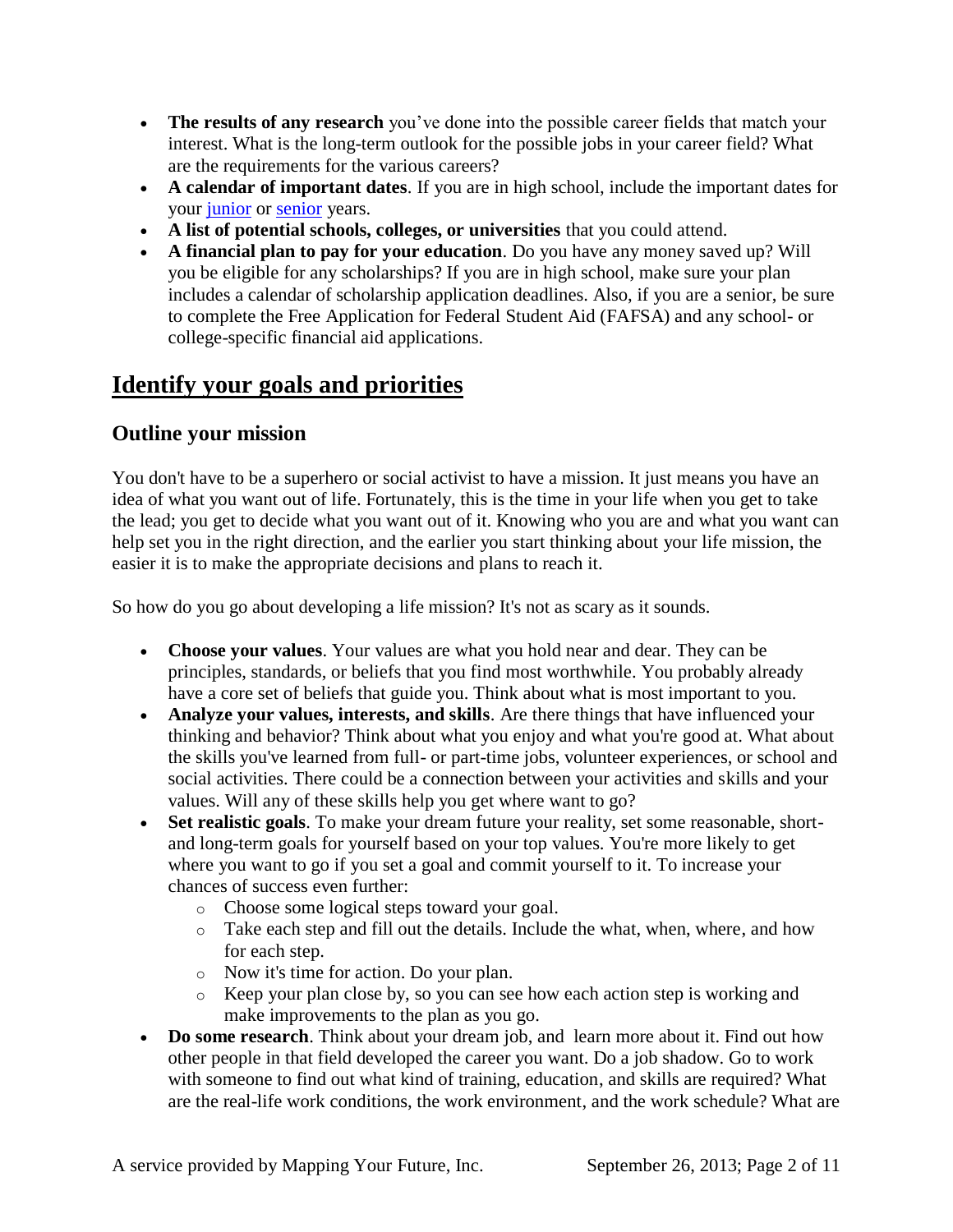the likely rewards-- salary, fringe benefits, room to grow, retirement plans? Are these rewards important to you? Would other rewards be more important to you?

Based on the work you've just done, define your life mission and start living it with every decision you make. Soon you'll be able to look back and see how far you've come.

### **Establish your priorities**

Once you know your mission, be brutally honest with yourself: Are the activities that take up most of your time really moving you towards your goals. If not, it is time to set some priorities that support your goals, and make sure they get your time and attention.

Time is a precious commodity; basically, you *use it or lose it*. The good news is that we all have the same amount of time every day, so use it to your advantage. Since there will always be plenty of diversions to distract you from your goals, practice staying in the driver's seat when it comes to time management. Remember putting off for tomorrow the things you can do today is *procrastination.* Procrastination is wasted energy.

Here are some time management tools that can bring a sigh of relief to your busy college life.

- **Use task lists and a calendar to manage school, family, and social responsibilities**. You have enough important facts and figures to remember right now without committing your ongoing calendar to memory. Use a time management tool to coordinate all of your daily, weekly, monthly tasks, obligations, social events, tests --and anything that is important for you to do.
- **Understand the difference between** *important* **and** *urgent*. Important tasks must be done; urgent tasks must be done NOW. Some things can be taken care of tomorrow, later this week, or next week. Really!
- **Work with your natural rhythm, not against it**. Everyone has specific periods of peak productivity, so capitalize on *your* best time of day. If you're a morning person, plan to tackle the most difficult tasks before lunch. Likewise, if you're a night owl, don't force yourself to study or work on complicated projects until late afternoon or evening.
- **Accept that you just can't do everything**. Don't be a popularity addict. It may feel good in the moment to be "in demand," but wouldn't it feel even better to achieve the life you really want? Limit your commitments by choosing activities that you enjoy and are consistent with your goals. Practice saying **no** without feeling guilty; the mastery of the tactful decline is a skill that will come in handy throughout your life!
- **Take care of yourself by paying attention to your physical, emotional, and financial health**. The same rules still apply: eat well, get plenty of sleep, exercise regularly, and build time into your schedule for relaxation. Take proper care of your body and it will take care of you. Remember that stress, although it can't be seen, can cause a lot of damage - don't overtax your emotions with too many commitments. Also, pay attention to your financial health as well. Be realistic about your money, create a realistic budget and stick to it. Using a spending plan to control your finances can actually feel great-- it's empowering. Develop that muscle of determined discipline, and watch how it drives you towards your goals.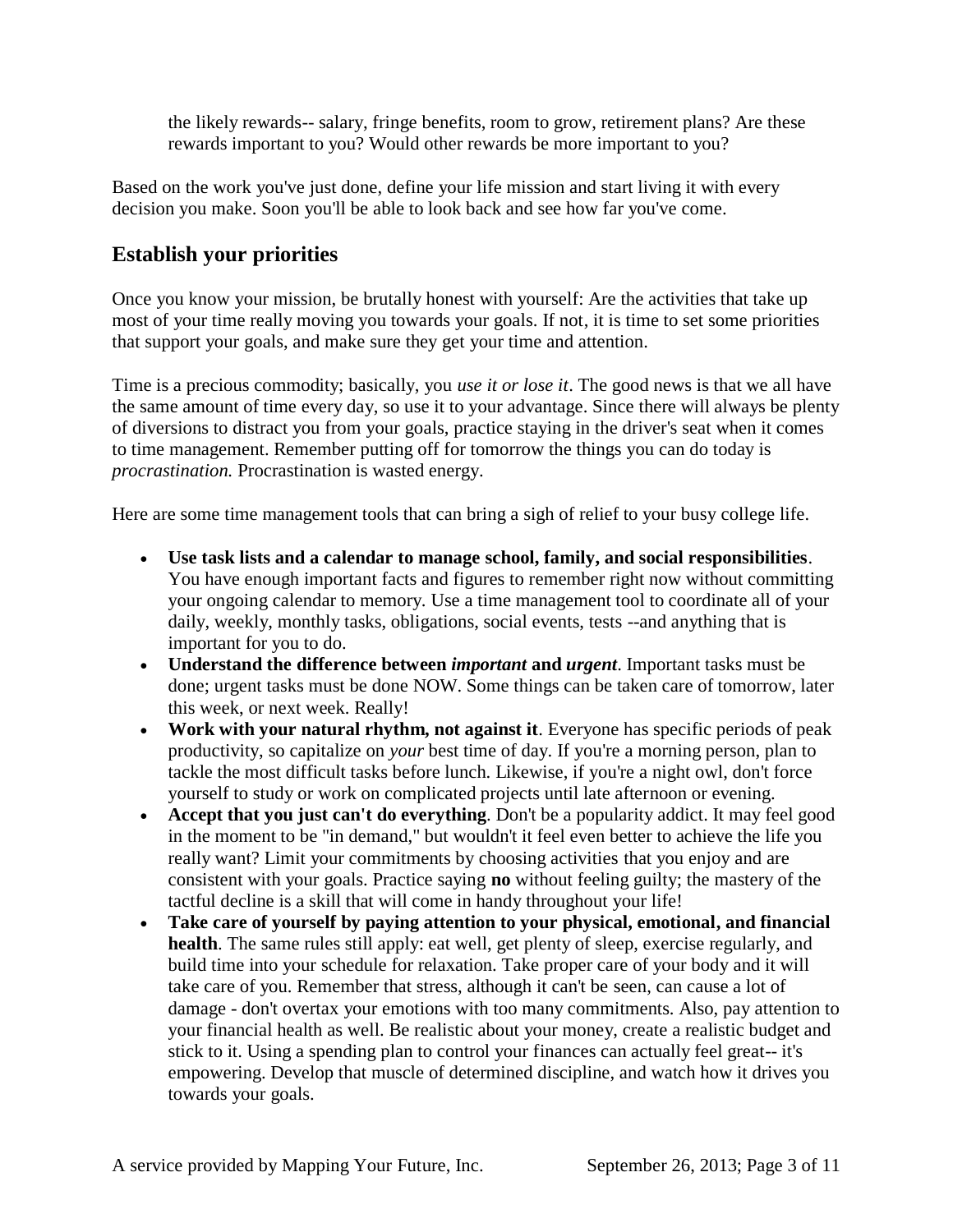# **Prepare academically for college**

It's not too early for college preparation. If you're in high school, enroll in the right classes, practice good study habits, and work on your writing skills.

### **Take the right classes during high school**

What are the right classes in high school? The courses required for college vary. Contact your guidance counselor to learn more, and check out these sites:

- ACT, Inc. recommendations [\(www.actstudent.org/college/plancourses.html\)](http://www.actstudent.org/college/plancourses.html)
- The College Board (SAT) recommendations [\(https://bigfuture.collegeboard.org/get](https://bigfuture.collegeboard.org/get-in/your-high-school-record/high-school-classes-colleges-look-for)[in/your-high-school-record/high-school-classes-colleges-look-for\)](https://bigfuture.collegeboard.org/get-in/your-high-school-record/high-school-classes-colleges-look-for)

It's also a good idea to choose more challenging classes so you can get a better idea of what college courses may be like. Colleges want students with a well-rounded education. Take challenging classes to get a better idea of what college courses may be like.

### **Practice good study habits**

You may not know if your study habits are up to par with college courses. Start now. Practice good study habits, so when you're in college, you'll already have some effective tools under your belt.

Tips to improve your study skills:

- Stay organized by making a "To Do" list. Stick to it.
- Set goals for yourself.
- Prioritize! A test tomorrow is more important than an assignment due next week.
- Take good notes, and then be sure to review them carefully later.
- Experiment a little. Where and when do you work best? Alone or in a group, bright or dim lighting, quiet or noisy? Then study that way!

# **Improve your writing skills**

Effective writing conveys your thoughts into words. It's a skill you use throughout your life, and no matter what career you pursue, the ability to communicate in writing will help you succeed.

Quick tips for effective writing:

- Think about your audience. For example, you would use a different tone in an essay than you would in a message to a friend.
- Plan ahead. List important points in the order you wish to make them.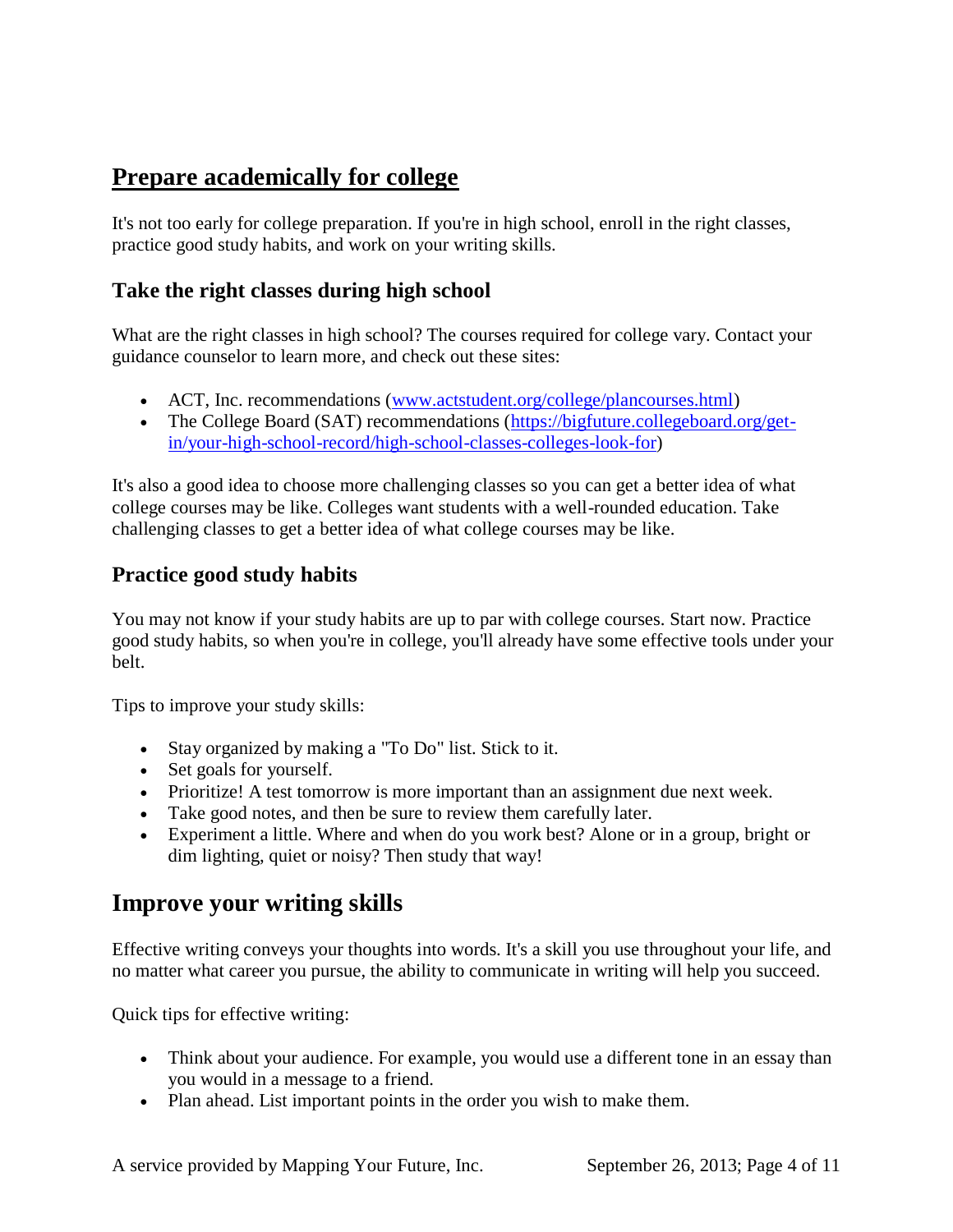- Use a strong opening sentence to catch the reader's attention.
- Be clear and to the point. Delete unnecessary words and information.
- Read through your writing for spelling errors and typos. Spell check programs don't catch everything!

# **Prepare financially for college**

#### **Savings**

It's never too late to start saving for college, but the earlier you start, the better. You'll thank yourself for it later, when every dollar you save now reduces your student loan debt after graduation. You probably can set aside a specific amount every pay period to build a college fund- but it takes some good planning and self control.

#### **The cost of college**

College expenses vary depending on the type of college (public or private, in-state or out-ofstate), the number of courses, your major, and personal lifestyle. Costs can include tuition and fees, room and board, allowance for books, supplies, transportation, and other expenses.

- Fees added on to your tuition bill include services such as the health center, library, and student activities.
- Room and board costs can be for on-campus or off-campus housing. It can include meals at the college cafeteria, at a restaurant, or prepared on your own. In off-campus apartments, students can often pay to have meals in the college cafeteria. Living at home and commuting to campus is usually the least expensive option (though you need to consider the cost of fuel, parking, or public transportation).
- You also will need to buy textbooks, supplies, calculators, etc. -- whatever you need to complete your courses. You also may need to purchase a computer. (Don't forget the expense of necessary software and applications.)
- Personal expenses can include laundry, clothing, recreation, medical care, insurance, etc. If you plan to travel home often, don't forget to add any transportation expenses.

Other expenses to consider:

- Utilities (gas and electric) if you're living off campus
- Phone bills (yes, that includes your cell phone)
- Furniture/bedding
- Car payments
- Car licensing fees
- Toiletries/personal care items
- Clothing (including cleaning costs)
- Doctor/dentist visits
- Insurance (car, medical, and life)
- Entertainment
- Gym memberships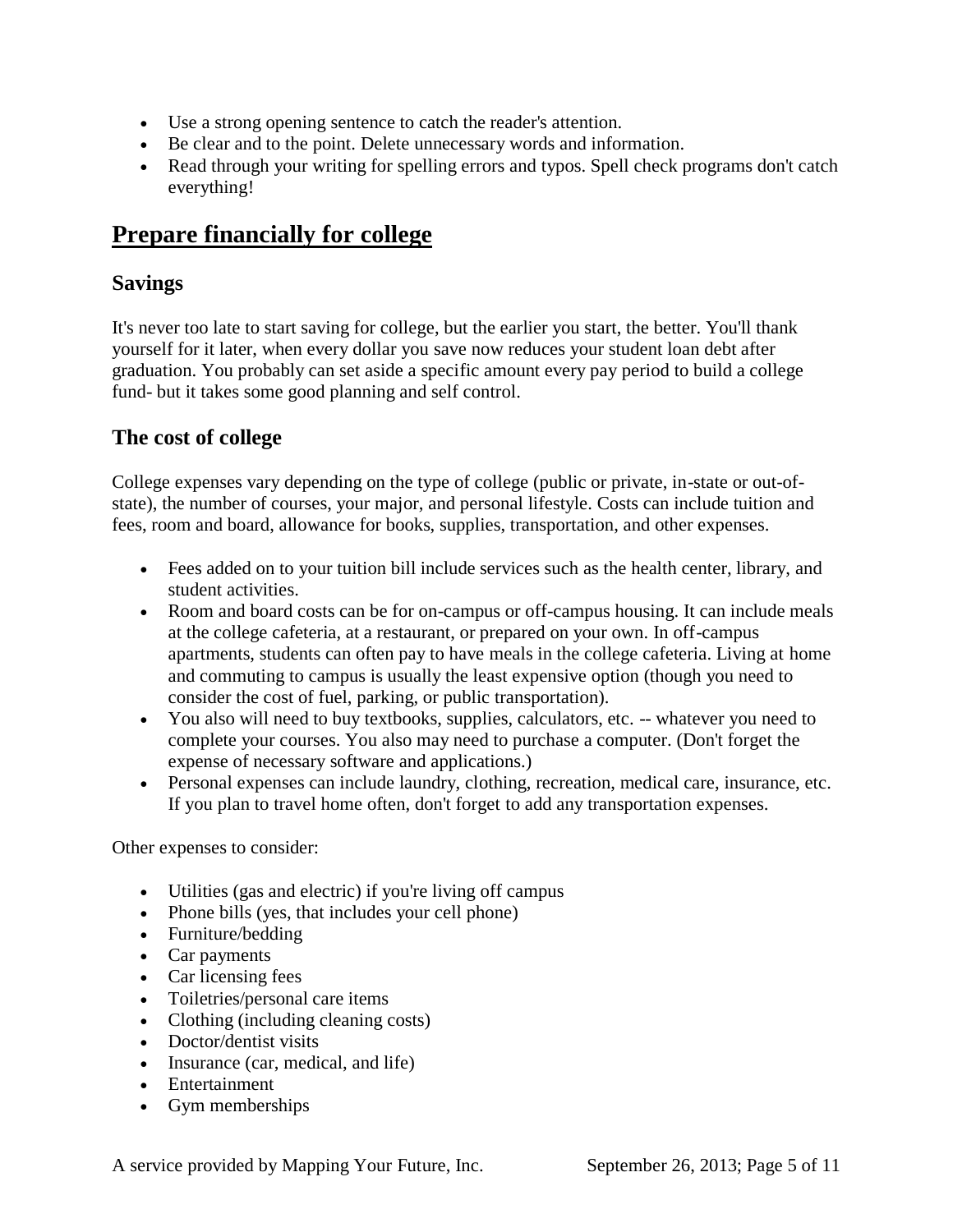- Internet access and cable TV
- Emergency funds

Use the budget calculator [\(mappingyourfuture.org/money/budgetcalculator.htm\)](http://mappingyourfuture.org/money/budgetcalculator.htm) to help determine your income and expenses.

### **Financial aid**

Yes, college can be expensive, but costs vary and financial aid can make even an expensive college affordable. There are three main types of financial assistance available to qualified students: Grants and scholarships [\(mappingyourfuture.org/paying/scholarships.htm\)](http://mappingyourfuture.org/paying/scholarships.htm), loans [\(mappingyourfuture.org/paying/studentloans.htm\)](http://mappingyourfuture.org/paying/studentloans.htm), and work-study [\(mappingyourfuture.org/paying/workstudy.htm\)](http://mappingyourfuture.org/paying/workstudy.htm). Financial aid can come from federal, state, local, and private sources. Most "free" aid (grants or scholarships) are distributed on a first-come, first-serve basis; so apply early.

Remember: During your senior year of high school and every year during college, complete all necessary financial aid forms, including the FAFSA (Free Application for Federal Student Aid; [mappingyourfuture.org/paying/fafsa.htm\)](http://mappingyourfuture.org/paying/fafsa.htm). Complete the FAFSA as soon as possible after January 1 and prior to the start of each college academic year.

# **Manage your time**

Starting college, working, and keeping up with your social life can seem overwhelming. You can learn to handle it, though. Gather a few simple tools, a portable file box, colored file folders, envelope files, and a "month-at-a-glance" calendar. Then check out the following six steps. Just 15 minutes a day will at least get you on your way.

- 1. Get a box and start a filing system. You want a way to get that document out of the way for now, but quickly in your hands later. Forget the frustrations and frantic moments of a messy desk and hard-to-find "important" papers; file it away. Keep a supply of file folders, envelopes, and stamps in the front of the box.
- 2. Color code your files for your different activities. For example, keep all your high school documents and information about extracurricular activities in yellow folders. Use blue folders for financial aid papers (FAFSA, loan applications/promissory notes, award letters, etc.). How about red for important bills? (You don't want to miss a car payment or paying your cell phone bill.) Once you've paid a bill, move it to an envelope folder for that month. You also can file receipts for cash purchases in that month's file; that way you can track your purchases, and you have a head start when it's time for paying your taxes or completing the FAFSA!
- 3. Prioritize: Put first things first. Use your calendar to keep track of deadlines, work schedule, dates bills are due, and other important activities. If you use an electronic calendar, you might want to print it in a monthly format. Meeting deadlines for applications and other activities becomes increasingly important in college. They can really make you or break you, so find a way to keep track of them.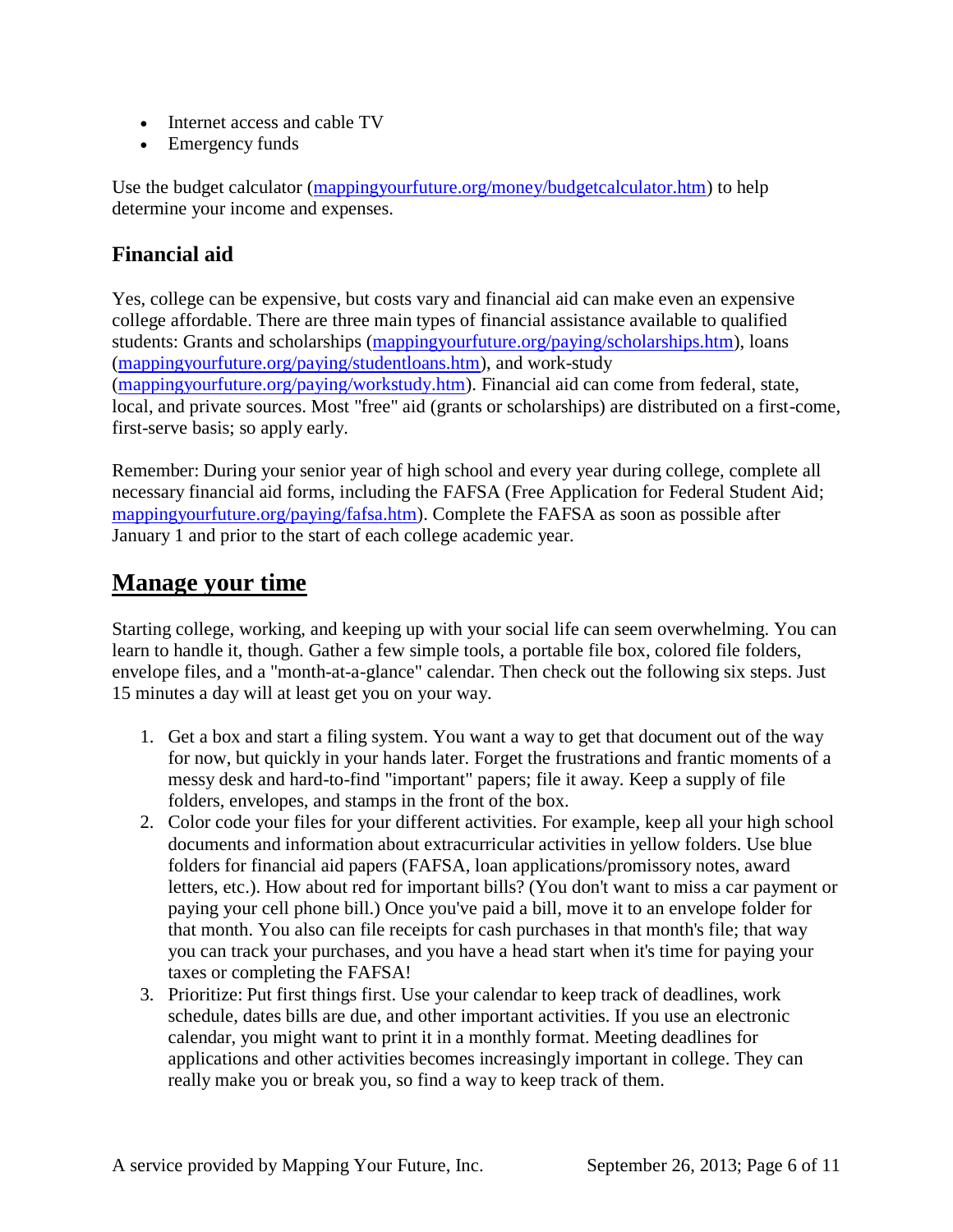- 4. Keep lists. Know that you have everything you need and you have completed all your tasks by getting it down on paper. Bonus: Later you can smile with pride as you look over the list of all the things you've accomplished. Now that's motivation enough to make another list!
- 5. Schedule time for studying AND time for relaxing. Know what you need for optimum performance, and adjust your schedule accordingly.
- 6. Finally, know the time of day when you have the most energy. Tackle your most demanding assignments and tasks at that time. If you don't have the time or energy to complete a task today, instead of putting it off until tomorrow, do a piece of it today. You may never have a block of time big enough to finish the whole thing in one sitting!

### **Balancing your life**

It's too bad we can't do everything. Even with positive, new opportunities, there is added responsibility and time commitments. Don't weigh yourself down with too much to do. Be realistic. You may decide it's best to at least delay participation for now.

Tips for balancing:

- Remember why you're here--to get an education. Make anything that will help you with this goal a priority.
- Have you scheduled at least a couple of hours for studying every day? You may need more than two hours if you are taking particularly tough classes, though you may be able to get by on less study time and do okay. Decide how much time you need for every course, and schedule it on your calendar.
- If you have activities that keep you busy every night, you may have too much going on in your life. Plan your social activities for the weekend and your days off. Remember, adequate rest is needed to enjoy college and benefit from the experience--not to mention, stay awake in class.
- An internship is a great opportunity to get real-world experience. Before you jump at the opportunity, though, realistically consider the hours (including any travel time to the workplace) and how that will impact your time to study and other activities. If your schedule is busy already, maybe a summer internship would work better.

# **Practice good money management**

While the idea of money management may seem difficult, it's really not. It's like any other skill -you just learn it. No matter the amount, you can start practicing now. Then when you have more of it, you'll already have good money management habits in place.

You could live day to day, allowing the demands of the present to swallow up your money and time, or you could try something different. Money can be a tool. Manage it correctly and it can reduce the stress in your life. As you plan for the expected, and the unexpected, expenses don't have to be scary obstacles.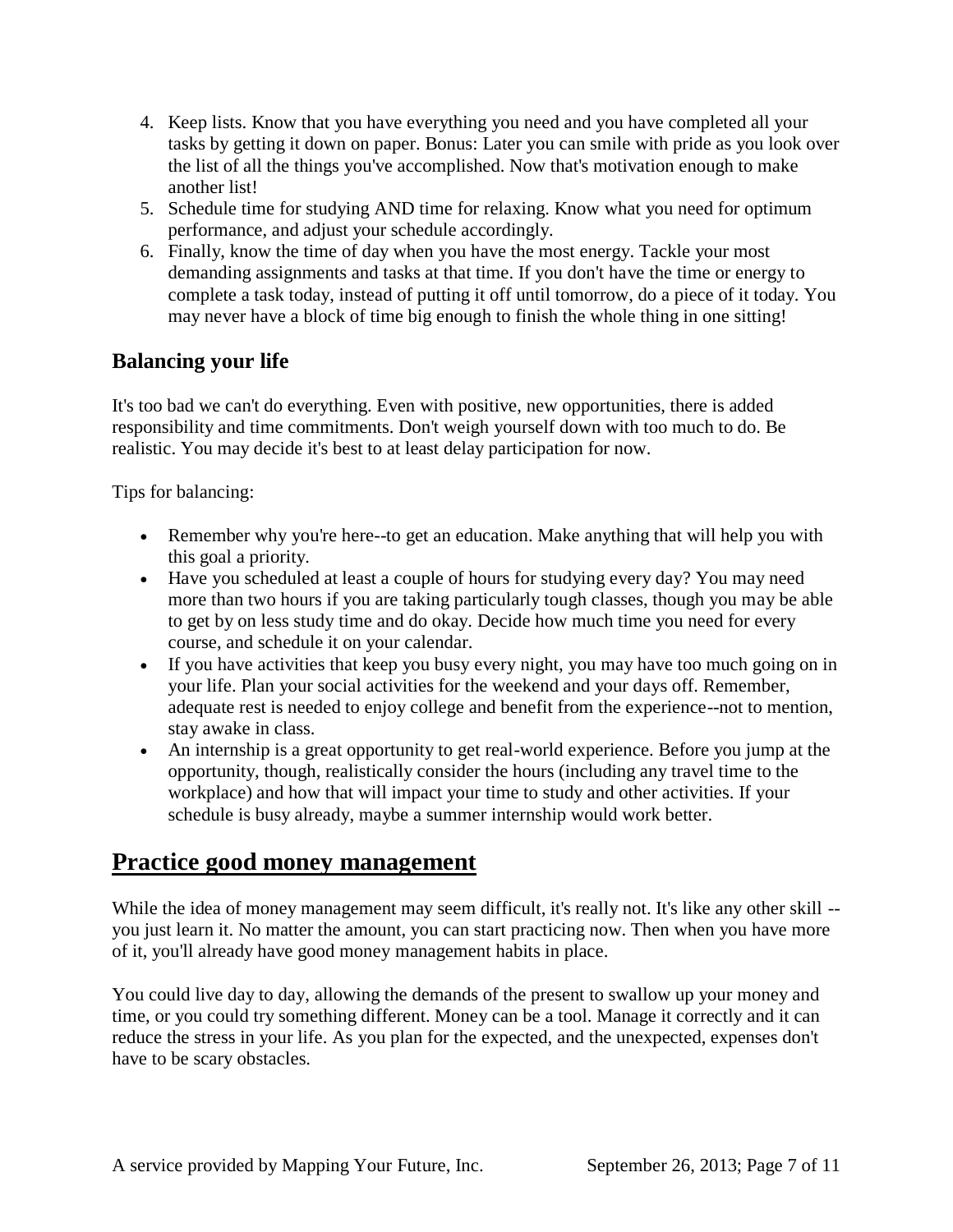Here are a few simple rules that can help you live within your means and manage debt so it doesn't manage you:

- Establish yourself financially [\(mappingyourfuture.org/money/establish.htm;](http://mappingyourfuture.org/money/establish.htm) you can take a simple test that will tell you if your financial situation is getting out of control.)
- Balance your checkbook [\(mappingyourfuture.org/money/checkbook.htm;](http://mappingyourfuture.org/money/checkbook.htm) even if you don't write checks often or ever, you should reconcile your records to the banks). Keep track of the ATM debit withdrawals you make on your account.
- Keep your "wants" under control by establishing a budget [\(mappingyourfuture.org/money/budget.htm\)](http://mappingyourfuture.org/money/budget.htm) and sticking to it.
- Use your credit cards wisely.

Learn more about managing your money at [mappingyourfuture.org/Money/.](http://mappingyourfuture.org/Money/)

# **Ask for advice**

Having trouble with a class? Having second thoughts about your major? Having problems with your roommate? Sympathetic advice from your best friend or your grandparents may be helpful, but sometimes advice from an expert can help solve the problem.

Administrators at your school want to see you succeed in college and have the knowledge to show you how to do it. Probably the best place to start is with your own Resident Advisor (or RA). If your RA isn't sure who to contact, then call your Academic Advisor. These two people on campus can assist with almost any question or problem you may encounter while attending school.

### **Major course of study**

- 1. **Academic Advisor**: Your academic advisor may be able to offer the following suggestions:
	- o Classes that may not be as strenuous
	- o Recommendations of a professor whose personality may be a better match for you
	- o Plan your classes for next year
	- o Help schedule for a job with your academic schedule

Can't remember who your advisor is? Don't worry: go to your Academic Dean or the Department Chair for your major to find out.

2. **Career Planning Center**: Explore your career options. Stop by the career planning office. People there will be able to share information about opportunities for graduates with your major, offer some suggestions for majors that might suit you better, and discuss careers options for various majors.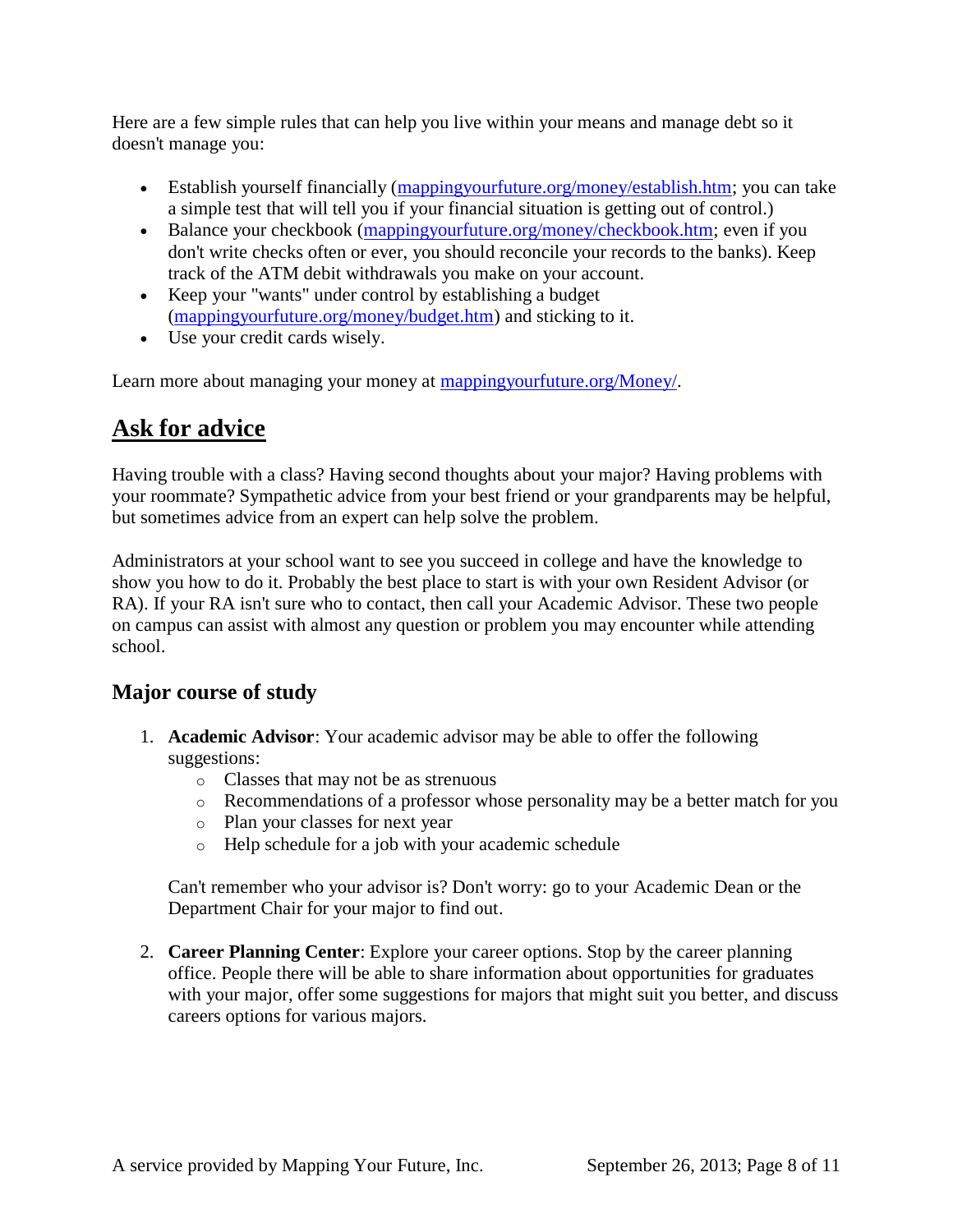### **Housing**

- 1. **Resident Advisor (RA)**: Having roommate trouble? Is your dorm too noisy? Talk to your RA. He or she may be able to help you switch roommates or offer suggestions on how to find some quiet so you can get your studying done. RAs are usually upper-class students who've lived at your college for a few years and know the ins and outs of dorm life. It may pay off to stop and chat.
- 2. **Dean of Housing**: Want to relocate? If you don't like where your dorm is located or, for some reason, you just don't like your dorm, ask the Dean of Housing to help you find a new place. If you're ready to move out of the dorms and into an apartment off-campus, ask for suggestions on apartment buildings nearby or rental agents who have rental information.

#### **Trouble paying college expenses**

- 1. **Financial Aid Office**: If you're having a hard time paying your tuition or educationrelated expenses, stop by the Financial Aid Office on campus and speak to a counselor. If you haven't filled out your FAFSA (Free Application for Federal Student Aid), be sure to do so! Ask the financial aid counselor about scholarships and websites that may help.
- 2. **Part-time jobs**: Need extra money for school? Depending on your major, a part-time job can relieve some of the worries about having enough money to stay in school. If you have transportation, you could look at off-campus options (though you may prefer to stick by the campus so you can get back to studying as soon as you're done with work).

Your school's Career Development Office probably has a continual up-to-date listing of part-time jobs available to students. Also check the classified ads in the campus newspaper local newspapers, or online job postings.

### **Graduate early with summer school or extra credits**

- 1. **Academic Advisor**: If you want to accelerate or attend summer school, think ahead. Will all the courses you want to take be offered during the terms you want to take them? What are particular classes like when condensed into a summer term? What would the workload be like with that extra class? Your advisor can help answer all of these questions.
- 2. **Bursar's/Business Office**: Contact the Bursar's or Business Office and find out what tuition and fees would be if you took more than the standard course load. Some schools charge more if you take more than the standard credits per semester. If you're considering summer courses, find out what the per-credit charge would be. Some colleges charge a different fee for summer classes than they do for classes during the academic year.
- 3. **Financial Aid Office**: If you take summer courses, how will that affect your financial aid eligibility for the academic year? What financial aid is available during the summer? Check with the Financial Aid Office.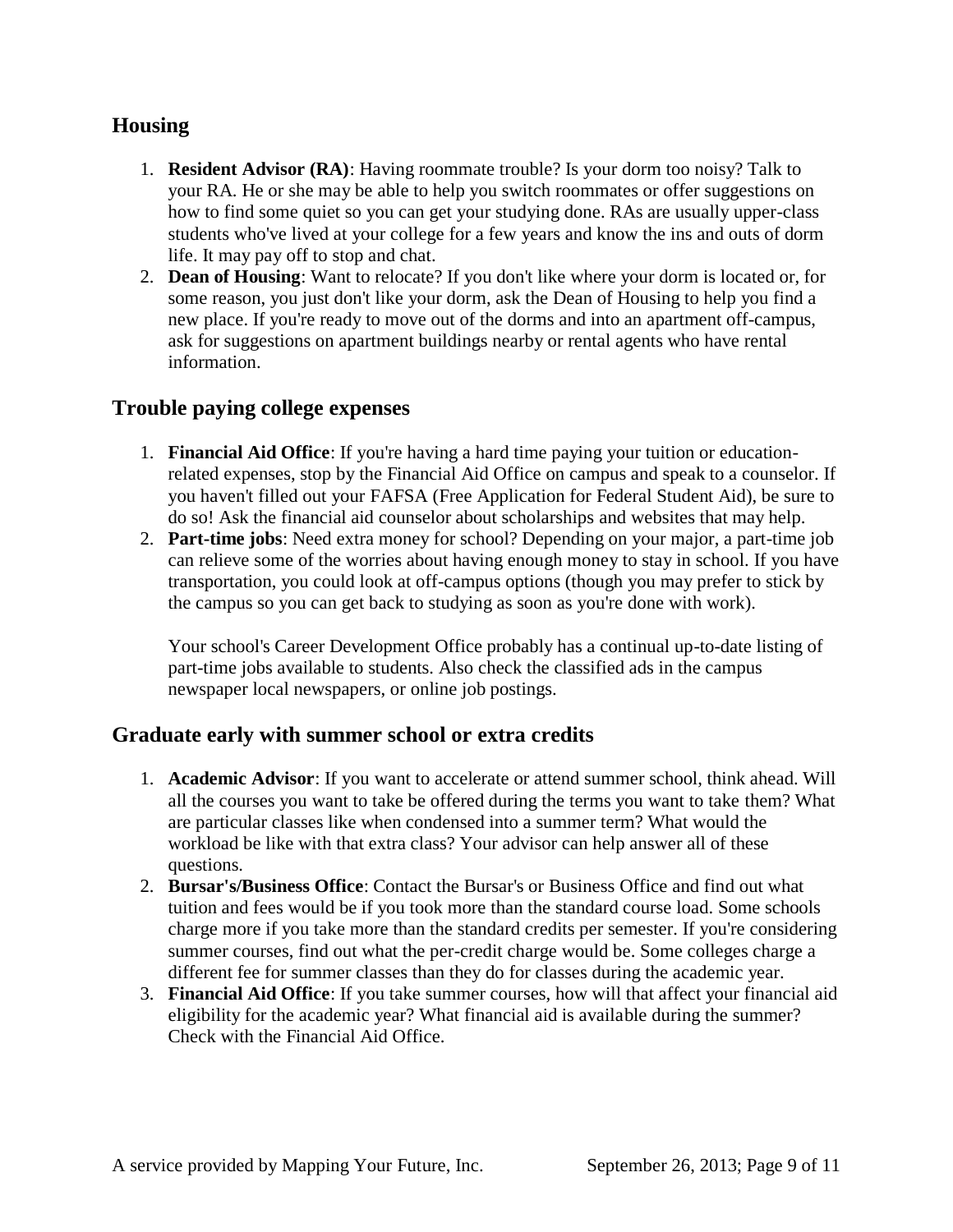### **Study-abroad and/or internship programs**

Ask your academic advisor whether the study-abroad or internship program will count towards your degree requirements. Check with the Bursar's or Business Office to find out how much the study-abroad or internship program will cost. Is there any financial aid available while you're studying abroad or doing your internship? Be sure to talk with someone in the Financial Aid Office.

# **Get around roadblocks**

So you thought getting into college would be the hard part. Unfortunately, challenges and roadblocks can surprise you at any time in your life. As you get used to your new surroundings and start on your college path, you will eventually come across roadblocks. Learning to overcome these obstacles will be as much a learning experience as your classroom education. Here are some possible ones that could rear their ugly heads.

#### **"I bombed this term. My grades were awful."**

You may have been a straight "A" student in high school, but now find it difficult to earn even a "B". Many factors lead to a decline in grades during college, including too many extracurricular activities, demanding classes, and the stress of all that is new in your life.

When you get a bad grade, whatever you do, do not give up. Meet with your Academic Advisor to see if you need to make up any classes. Start working on time management skills to manage your priorities for school work. Get involved in study groups, and maybe even find a tutor. Low grades don't mean the end of your academic career, just a sign that you need to make adjustments.

#### **"I'm Broke."**

Did you already spend all of your money for the semester and it's only October? Are you tempted to drop out of school and get a job? There are many options for financial assistance. Visit the Financial Aid Office. Talk to your family.

One option is working while you go to school -- if you have the time. Try and find a job on campus. They are typically more flexible with students' schedules.

### **"College is stressful. I just don't know if I can do it."**

There will be times when you feel completely overwhelmed and unequipped to handle all the pressures you face in college. Are you experiencing problems with your family or relationships, conflicts with a job, fear of failure? All of these can add stress, and just when you don't need it. Find someone to talk to. A counselor is a great resource, and so are family, friends, and older students who have been through it.